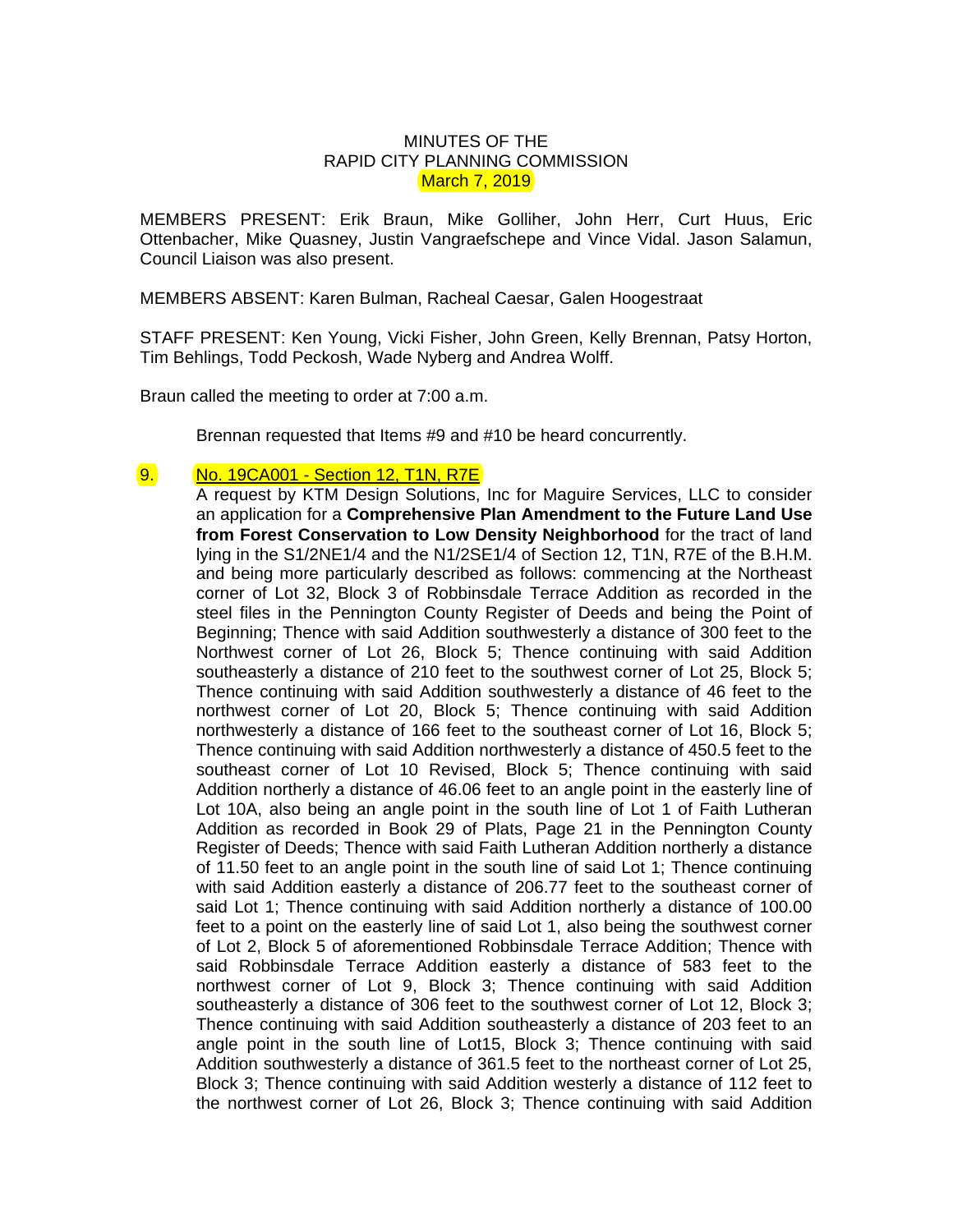northwesterly a distance of 474 feet to the northeast corner of Lot 32, Block 3 and the Point of Beginning, more generally described as being located southeast of the intersection of Oak Avenue and Indiana Street.

## 10. No. 19RZ005 - Section 12, T1N, R7E

A request by KTM Design Solutions, Inc for Maguire Services, LLC to consider an application for a **Rezoning Request from Park Forest District to Low Density Residential District** for the tract of land lying in the S1/2NE1/4 and the N1/2SE1/4 of Section 12, T1N, R7E of the B.H.M. and being more particularly described as follows: commencing at the Northeast corner of Lot 32, Block 3 of Robbinsdale Terrace Addition as recorded in the steel files in the Pennington County Register of Deeds and being the Point of Beginning; Thence with said Addition southwesterly a distance of 300 feet to the Northwest corner of Lot 26, Block 5; Thence continuing with said Addition southeasterly a distance of 210 feet to the southwest corner of Lot 25, Block 5; Thence continuing with said Addition southwesterly a distance of 46 feet to the northwest corner of Lot 20, Block 5; Thence continuing with said Addition northwesterly a distance of 166 feet to the southeast corner of Lot 16, Block 5; Thence continuing with said Addition northwesterly a distance of 450.5 feet to the southeast corner of Lot 10 Revised, Block 5; Thence continuing with said Addition northerly a distance of 46.06 feet to an angle point in the easterly line of Lot 10A, also being an angle point in the south line of Lot 1 of Faith Lutheran Addition as recorded in Book 29 of Plats, Page 21 in the Pennington County Register of Deeds; Thence with said Faith Lutheran Addition northerly a distance of 11.50 feet to an angle point in the south line of said Lot 1; Thence continuing with said Addition easterly a distance of 206.77 feet to the southeast corner of said Lot 1; Thence continuing with said Addition northerly a distance of 100.00 feet to a point on the easterly line of said Lot 1, also being the southwest corner of Lot 2, Block 5 of aforementioned Robbinsdale Terrace Addition; Thence with said Robbinsdale Terrace Addition easterly a distance of 583 feet to the northwest corner of Lot 9, Block 3; Thence continuing with said Addition southeasterly a distance of 306 feet to the southwest corner of Lot 12, Block 3; Thence continuing with said Addition southeasterly a distance of 203 feet to an angle point in the south line of Lot15, Block 3; Thence continuing with said Addition southwesterly a distance of 361.5 feet to the northeast corner of Lot 25, Block 3; Thence continuing with said Addition westerly a distance of 112 feet to the northwest corner of Lot 26, Block 3; Thence continuing with said Addition northwesterly a distance of 474 feet to the northeast corner of Lot 32, Block 3 and the Point of Beginning, more generally described as being located southeast of the intersection of Oak Avenue and Indiana Street.

Brennan stated that this Rezoning request (17RZ025) had been requested back in October of 2017 and had been denied by the City Council at that time due to concerns with topography, drainage, soil stability and proposed density of future development. Brennan stated that no new information has been provided to address these concerns at this time. Brennan reviewed the associated slides including a topography graphic showing the steepness of the property, explaining that it is general practice to designate such areas Park Forest or Forest Conservation due to rugged terrain. Brennan noted that staff has received five letters in opposition to the request. She further noted that the applicant currently could develop the property into three residential lots without either the Rezoning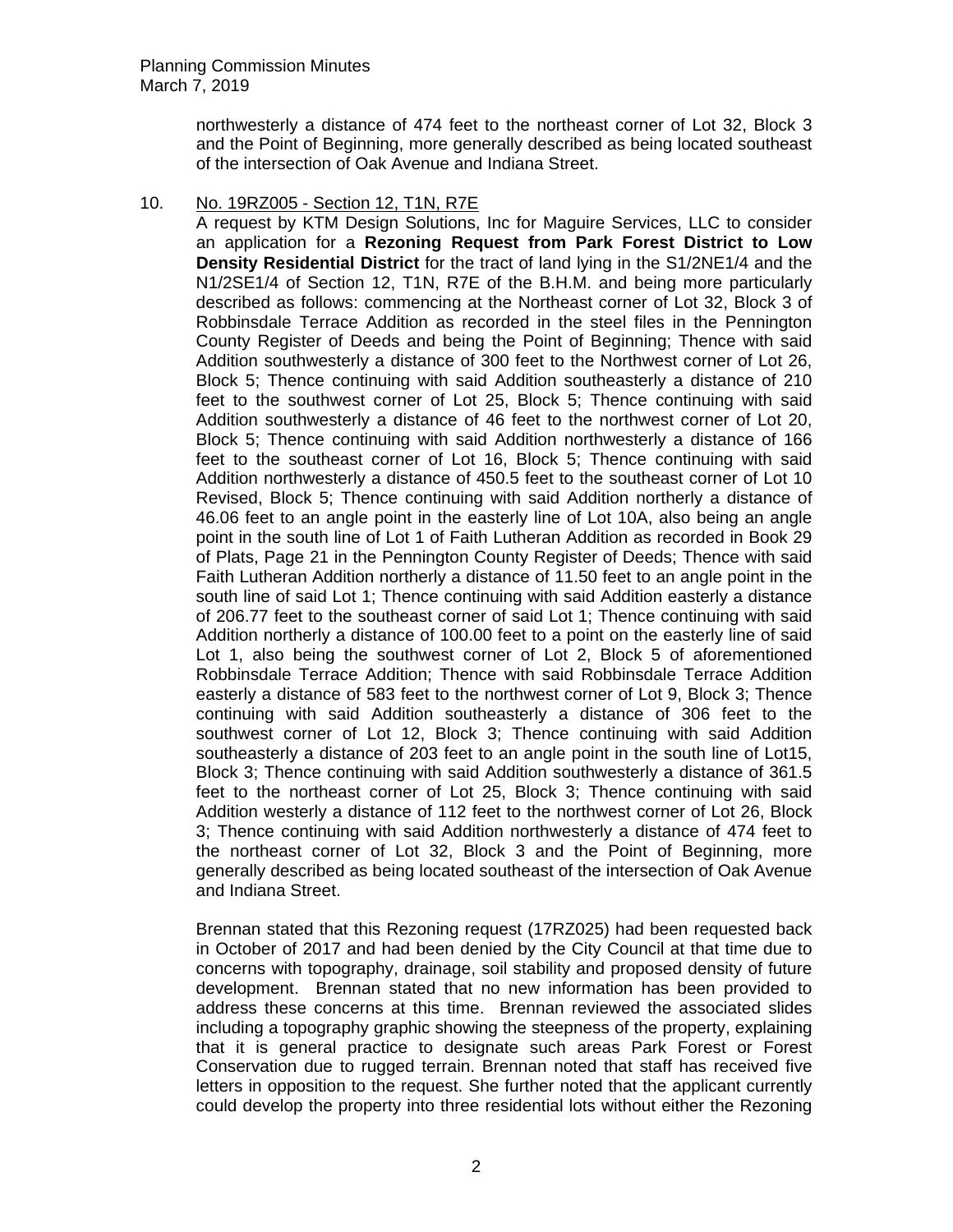request or the Comprehensive Plan Amendment and that staff recommends that the Comprehensive Plan Amendment to the Future Land Use from Forest Conservation to Low Density Neighborhood and the Rezoning Request from Park Forest District to Low Density Residential District be denied.

Pat Muldoon, 135 East Indiana, stated that she is very much against this request noting that no surveys or testing have been done. She noted that the existing residences already have issues with shifting soil. She noted that on the prior request she provided a petition with 28 residents against and 2 that were in favor.

In response to a question from Vangraefschepe whether the Rezoning request align with the City's overall plan, Fisher addressed how the City's Future Land Use Plan shows it as Forest Conservation due to the topographic constraints. Vangraefschepe stated that he understands those concerns, but noted that in theory, if the development is done correctly it should improve the drainage and other issues and that is why he has a hard time denying it on hearsay rather than investigative information.

In response to a question from Vidal regarding current building options, Fisher clarified that they can build a single family home, anything more would require engineering plans, soils and other reports.

In response to questions from Huus regarding the current allowable development of this property, Fisher clarified that based on the 9.85 acres the property could currently be subdivided into three, three-acre lots within the current Park Forest zoning and that the Rezoning request and the Amendment to the Comprehensive Plan is to allow for 6,500 square foot lots. Huus acknowledged that the cost of the required geotechnical studies would be an investment, but that the initial Rezoning request had been denied because staff had requested more information on the geotechnical status. Huus noted that it is important that they be required to provide the requested information before a Rezoning be granted.

In response to a comment from Vangraefschepe that the Rezoning does not clear the field for development but makes it more financially feasible for them to invest in the required studies and reports needed to move forward, Fisher said that once the property is rezoned, it would make it difficult to deny a plat that is supported by the increased density regardless if the studies and reports are provided. She indicated that retaining the lower density zoning protects not only the property itself from over development it helps protect the neighborhood, which is why staff recommends denial of the Rezoning request.

Kyle Treloar, KTM Design, stated that the applicant is open to a Planned Development Designation as a part of the Rezoning, which would provide that any plans for development would come before the Planning Commission.

Fisher reiterated that both Planning Commission and City Council had requested this information be provided during the review and denial of the previous Rezoning request and that to date that information has not been received.

Salamun left the meeting at this time.